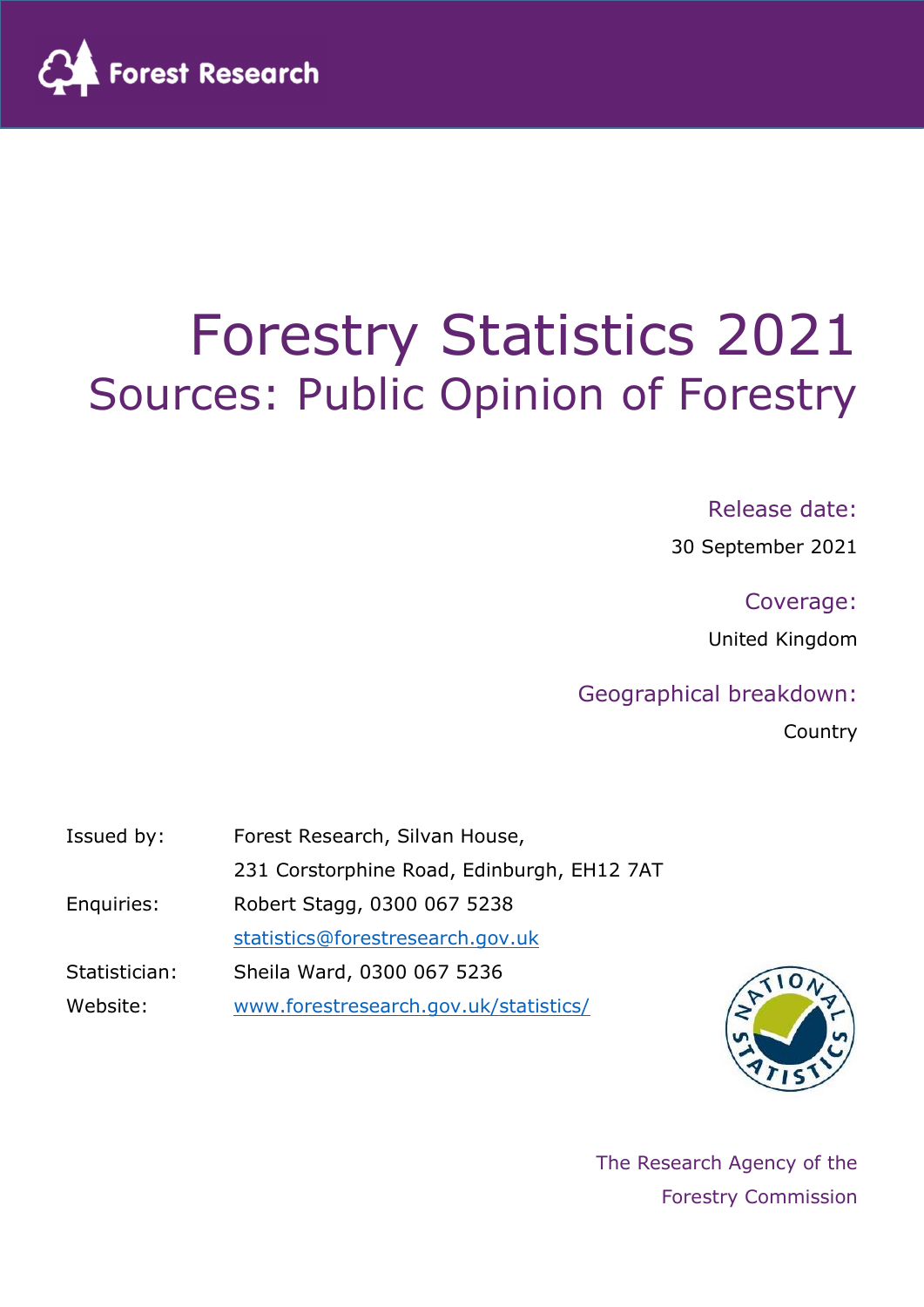Forest Research is the Research Agency of the Forestry Commission and is the leading UK organisation engaged in forestry and tree related research.

The Agency aims to support and enhance forestry and its role in sustainable development by providing innovative, high quality scientific research, technical support and consultancy services.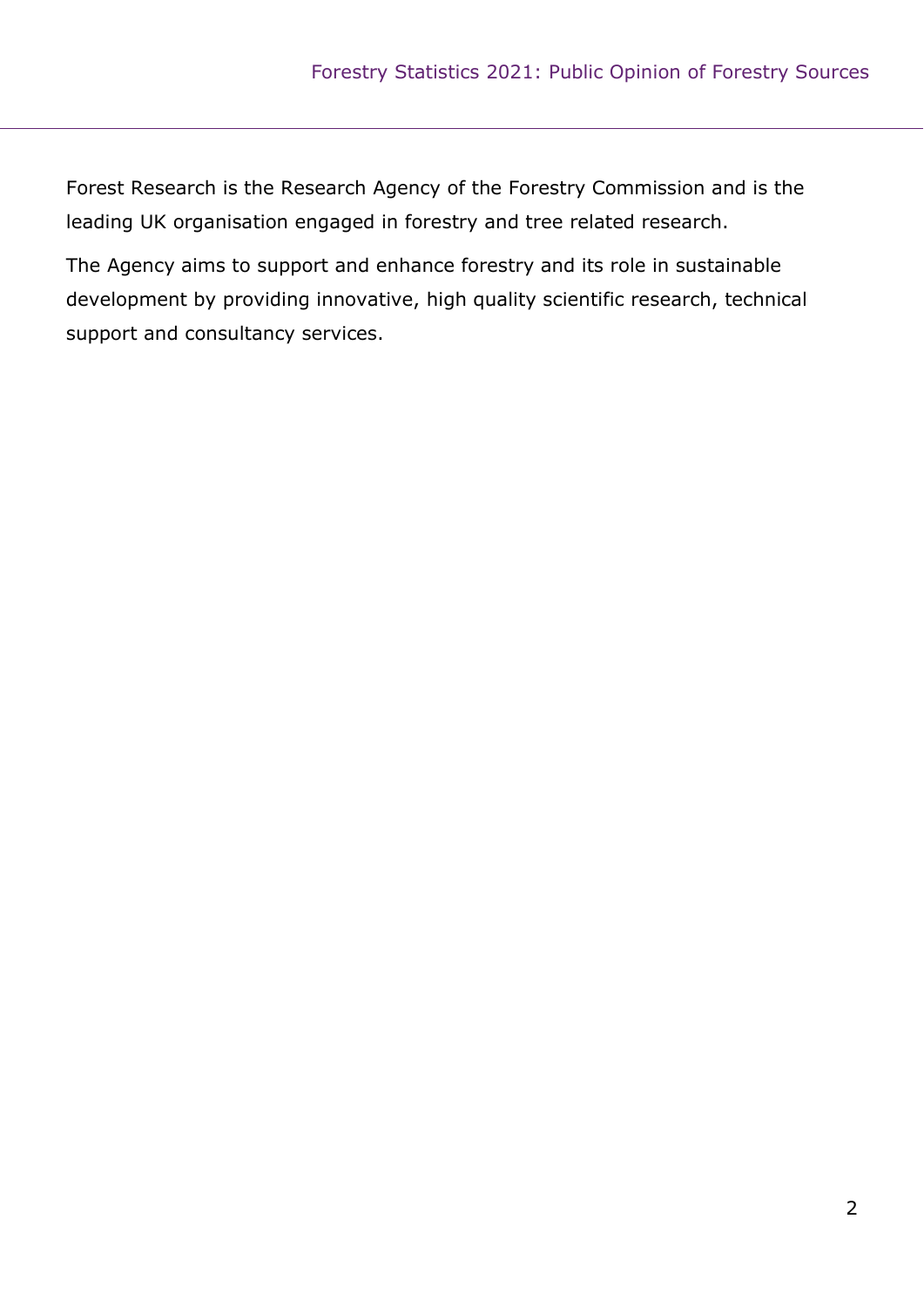## 11.6 Sources: Public Opinion of Forestry

### **Introduction**

Forest Research (on behalf of the Forestry Commission, Scottish Forestry, Welsh Government/ Natural Resources Wales and Northern Ireland Forest Service) has conducted similar surveys of public attitudes to forestry and forestry-related issues since 1995. Three separate surveys were undertaken in 2021; in Wales, in Scotland and across the UK as a whole. A survey for Northern Ireland was most recently carried out in 2019.

Some questions were asked in all of the surveys conducted in 2019/2021 and in the surveys undertaken in earlier years, but an increasing number are survey specific. Questions are asked on a variety of topics including, public awareness of forestry, woodland-based recreation and community involvement, woodfuel and the relationship between forestry and climate change. Tree health was introduced in the 2013/2014 surveys and continued in more recent surveys. Questions on urban trees were introduced in 2017 surveys. For the 2021 surveys, questions were introduced on changes over the previous 12 months (since COVID-19 restrictions had first been introduced in the UK).

### Data Sources and Methodology

The survey results were obtained by placing questions in omnibus surveys run by private market research companies. The four surveys undertaken in 2021 (and 2019) achieved representative samples of:

- 5,119 adults across the UK;
- 1,000 adults across Scotland;
- 1,014 adults across Wales;
- 1,000 adults across Northern Ireland (in 2019).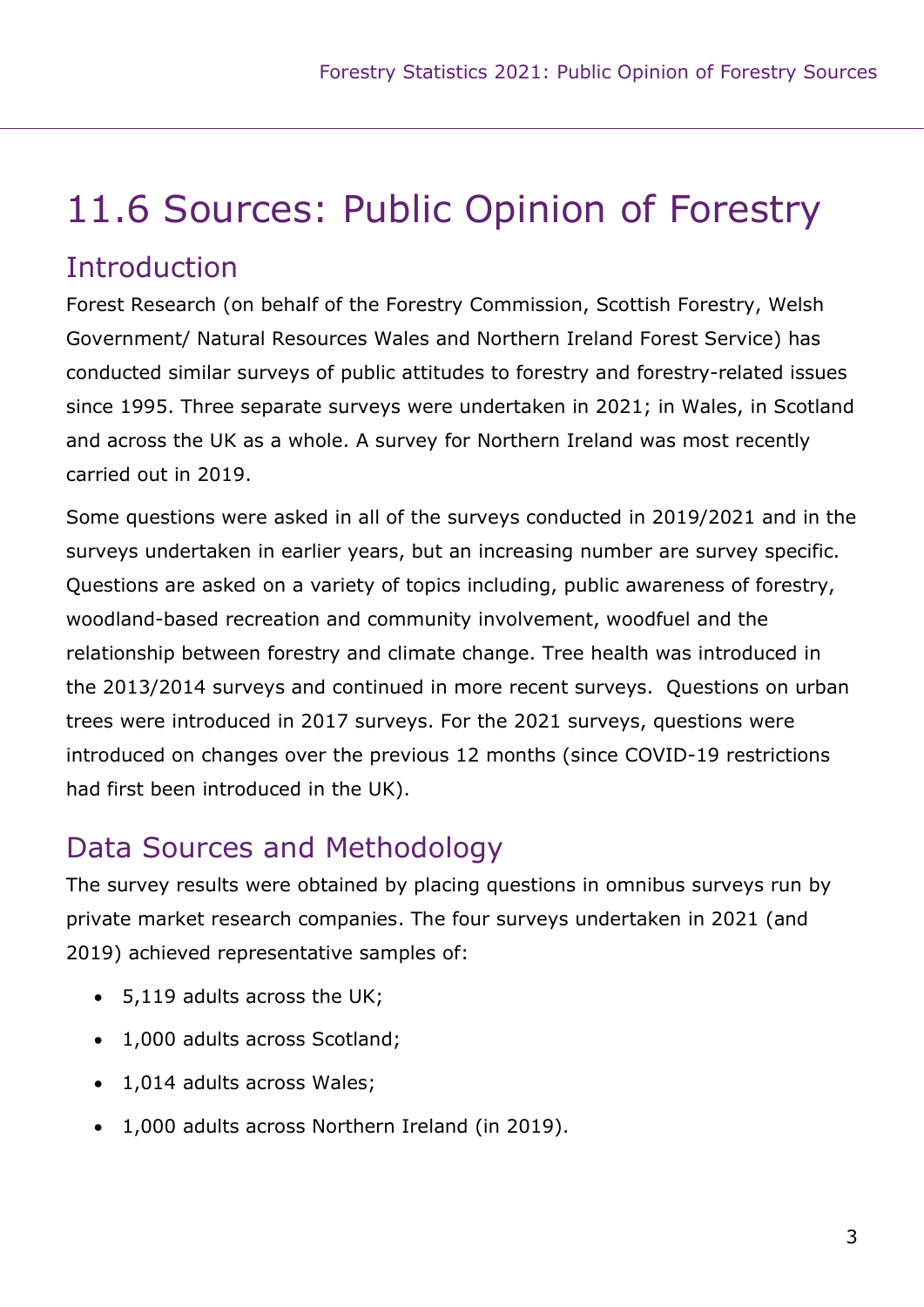All of the surveys use quota sampling to ensure that the sample selected is representative of the population, and results are weighted to produce estimates for the population as a whole.

Further information on the methodologies used for each survey are provided in the individual survey reports, available at www.forestresearch.gov.uk/tools-andresources/statistics/statistics-by-topic/public-opinion-of-forestry/.

### Quality

All results are subject to the effects of chance in sampling, so a range of uncertainty (confidence interval) is associated with results from the surveys. The confidence intervals take into account the effect of clustering, weighting and stratification in the survey designs. For questions asked to the whole UK sample in 2021 of 5,119 the range of uncertainty around any result should be no more than ±2.1%. The corresponding ranges of uncertainty for other sample sizes should be no more than:

- $\div$   $\pm$ 3.2%. for questions asked to around 2,000 respondents (e.g. UK surveys in earlier years);
- ±4.6%. for questions asked to around 1,000 respondents (e.g. the surveys in Scotland, Wales and Northern Ireland).

### **Revisions**

Results from the Public Opinion of Forestry (POF) Surveys were previously released in the separate POF reports for each country. The statistics are not normally revised.

Our revisions policy sets out how revisions and errors to these statistics are dealt with and is available at https://www.forestresearch.gov.uk/tools-andresources/statistics/about-our-statistics/code-of-practice/quality-of-officialstatistics/.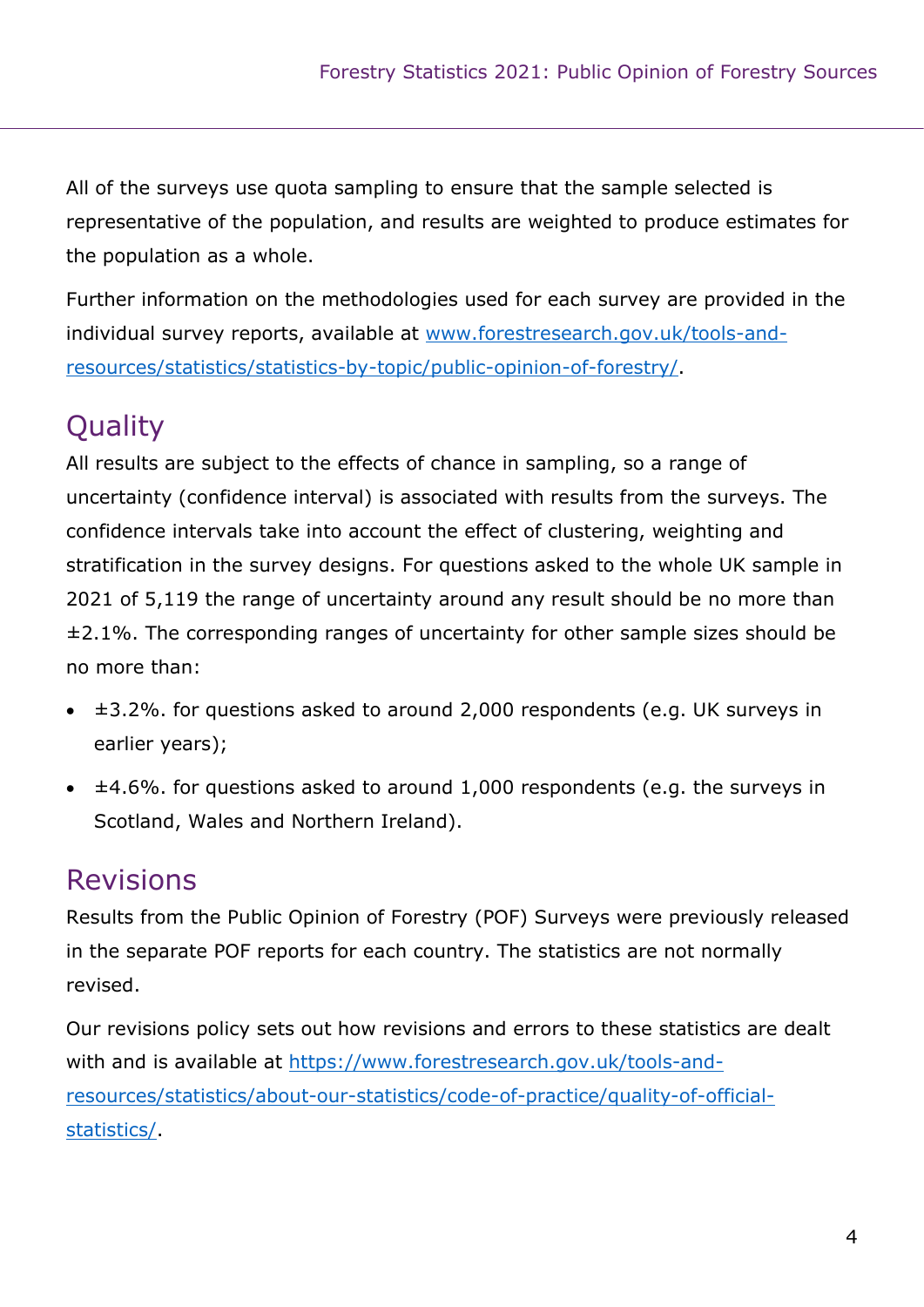### Further information

Latest reports for UK and England (using a subset of the UK data set), for Wales and for Scotland were published on 29 July 2021, along with the full sets of data tables.

The latest report for Northern Ireland was published on 28 March 2019, along with the full set of data tables.

Reports and data tables (including results for previous surveys) are available at www.forestresearch.gov.uk/tools-and-resources/statistics/statistics-by-topic/publicopinion-of-forestry/.

### Release schedule

The next Public Opinion of Forestry surveys are expected to run in early 2023, with results available in summer 2023.